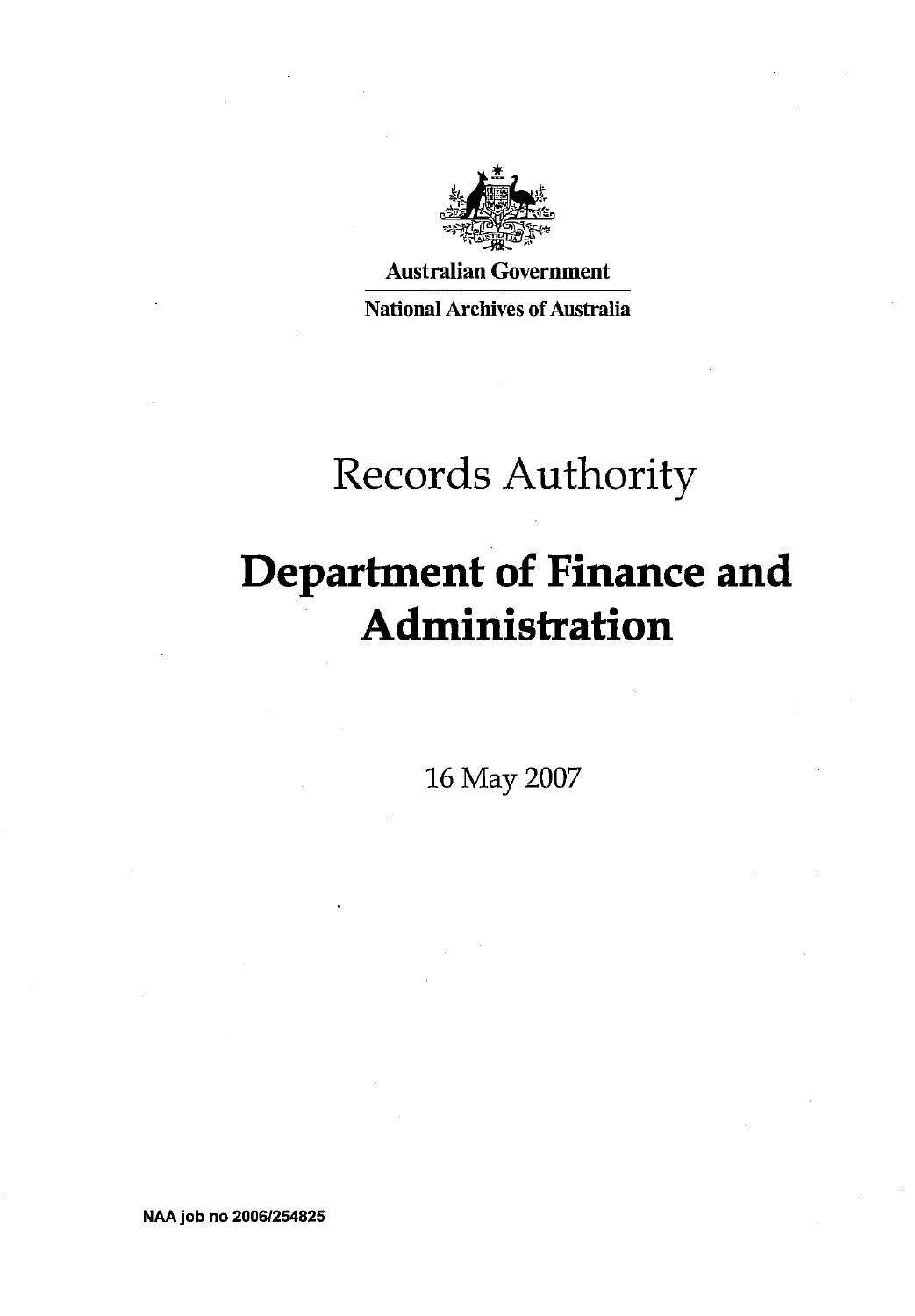#### © Commonwealth of Australia 2007

This work is copyright. Apart from any use as permitted under the Copyright Act 1968, no part may be reproduced by any process without prior written permission from the National Archives of Australia. Requests and inquiries concerning reproduction and rights should be directed to the Publications Manager, National Archives of Australia, PO Box 7425, Canberra Mall Centre ACT 2610, Australia.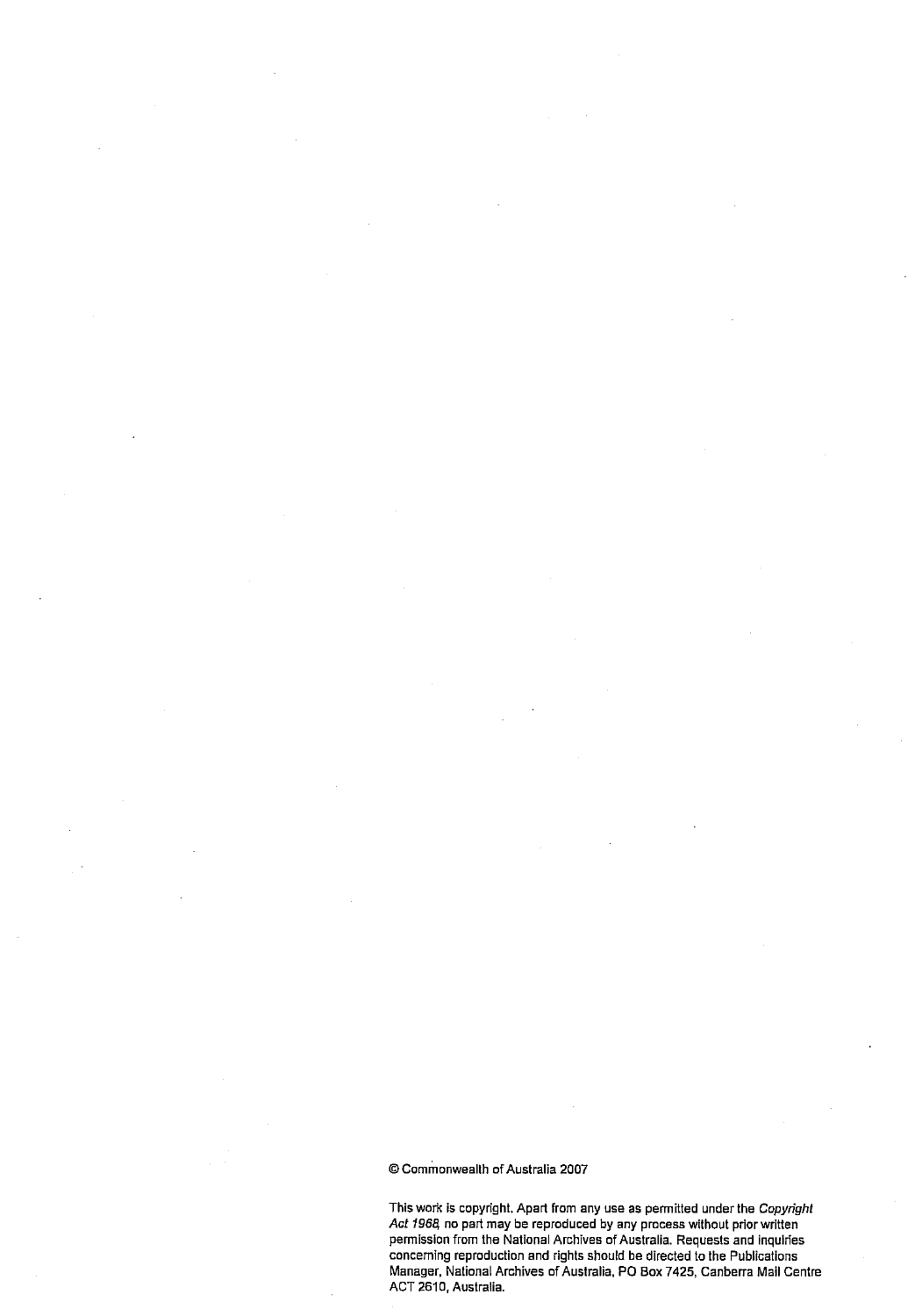#### **CONTENTS**

| <b>INTRODUCTION</b>                      | 5 |
|------------------------------------------|---|
|                                          |   |
| <b>AUTHORISATION</b>                     |   |
|                                          |   |
| <b>APPLICATION OF THIS AUTHORITY</b>     |   |
| <b>CONTACT INFORMATION</b>               | 8 |
| <b>CLASSES</b>                           |   |
| Indigenous Programs Evaluation and Audit | 9 |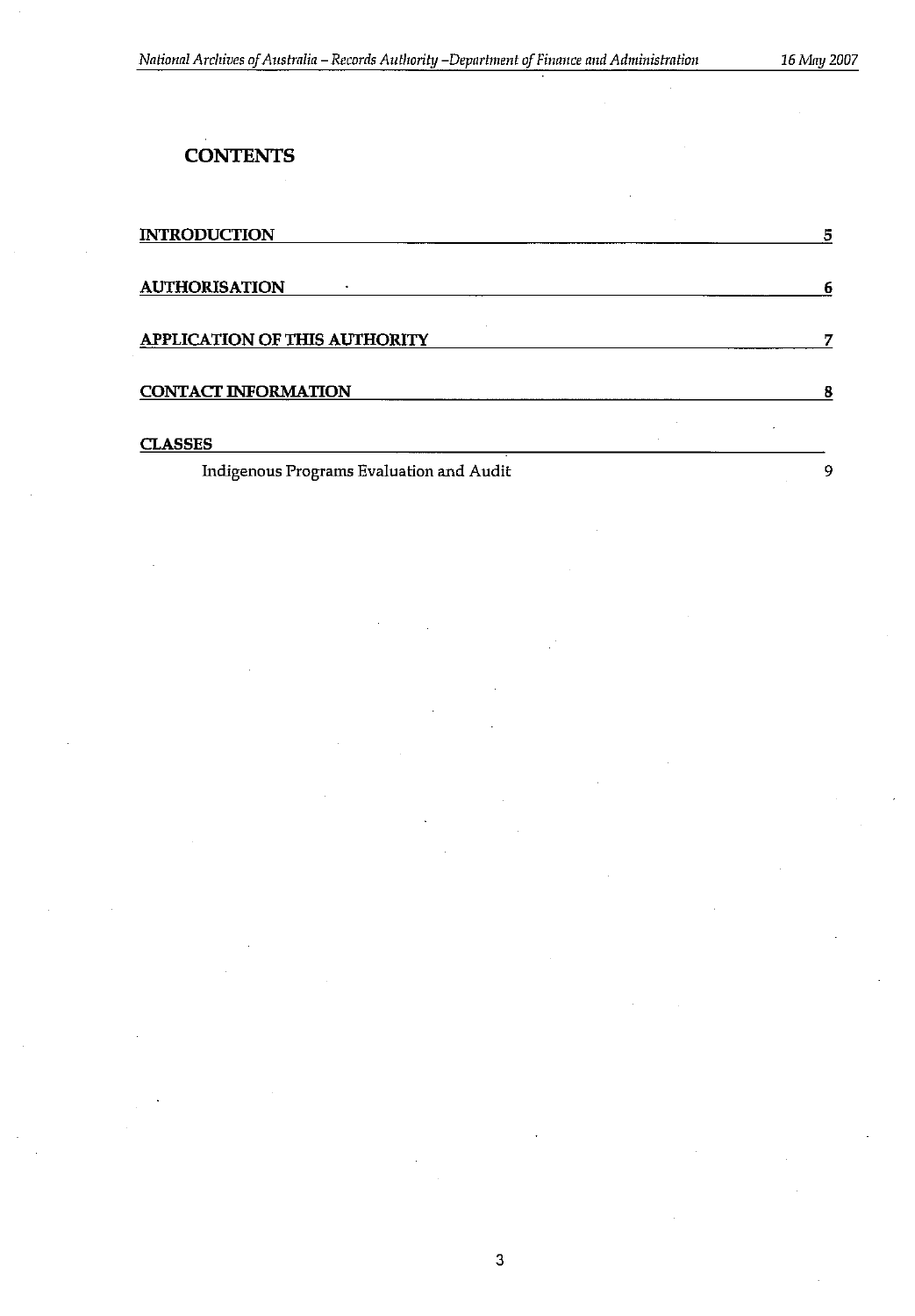[This page has been left blank intentionally.]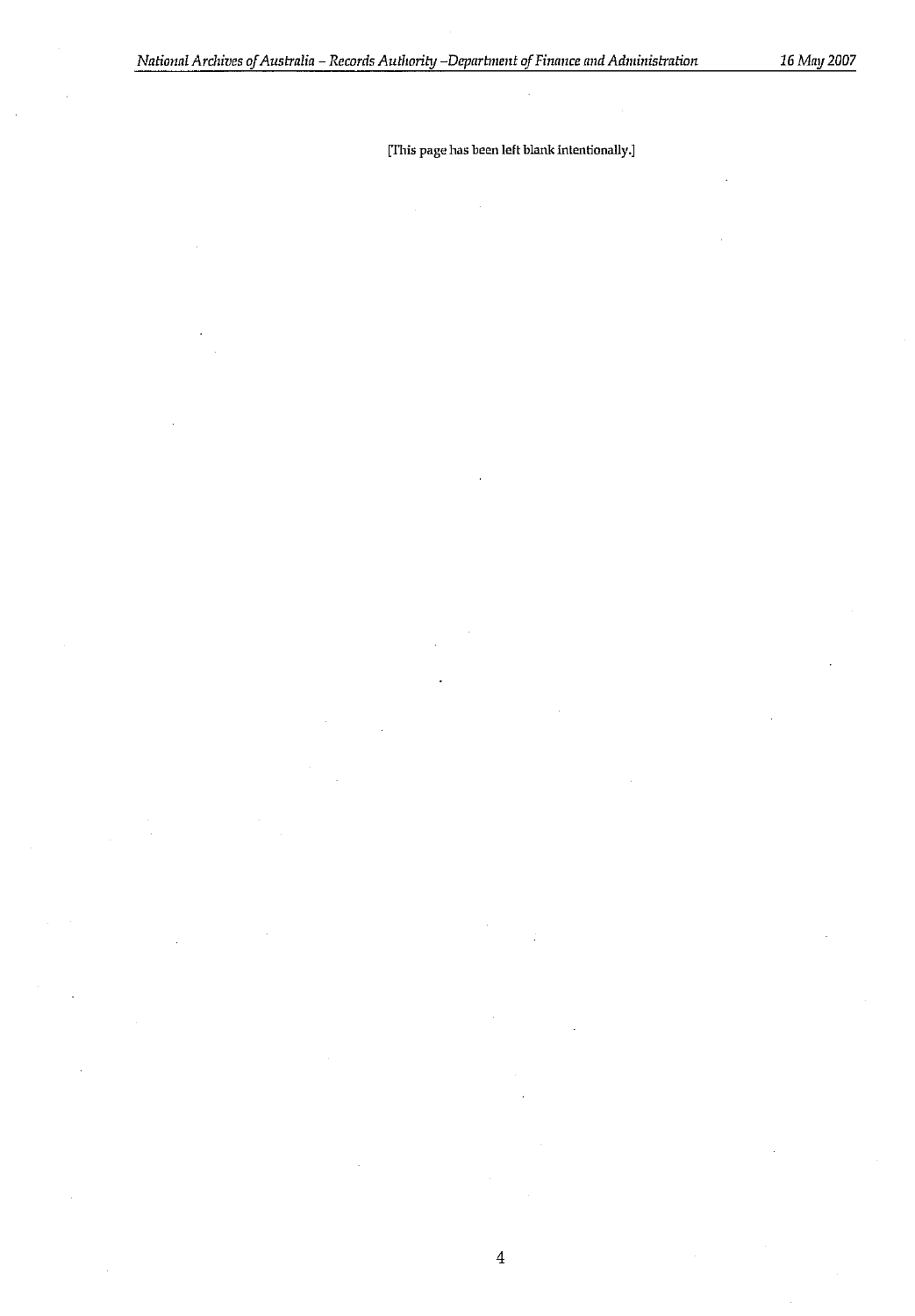#### **INTRODUCTION**

The Department of Finance and Administration (DOFA) and the National Archives of Australia have developed this Records Authority to set out the requirements for the retention or destruction of records for the key function of Indigenous Programs Evaluation and Audit It represents a significant commitment on behalf of DOFA to understand, create and manage the records of its activities.

This Authority uses a classification scheme based on an analysis of the business of the agency. It takes into account DOFA's legal and organisational recordkeeping requirements, and the interests of stakeholders of both DOFA and the National Archives. It provides a framework that may be used as a guide when creating and managing records that document these functions.

Section 24 of the Archives Act 1983 refers to

- the destruction or other disposal of a Commonwealth record
- the transfer of the custody or ownership of a Commonwealth record
- damage to or alteration of a Commonwealth record.

According to the Act, these things should not occur unless the action of disposal is positively required by law, or takes place with the permission of the National Archives or in accordance with a normal administrative practice.

This Authority gives DOFA the permission, required under the Archives Act, for the disposal of the records described. The Authority sets out those records that need to be retained as national archives and the minimum length of time that other classes of records need to be kept. Retention periods are based on an assessment of business needs, broader organisational accountability requirements and community expectations.

As changes in circumstances may affect future recordkeeping requirements, the periodic review of this Authority is recommended. All amendments must be approved by the National Archives.

Advice on using this Authority and other recordkeeping matters is available from the National Archives' website at www.naa.gov.au or by contacting the Agency Service Centre at recordkeeping@naa.gov.au or (02) 6212 3610.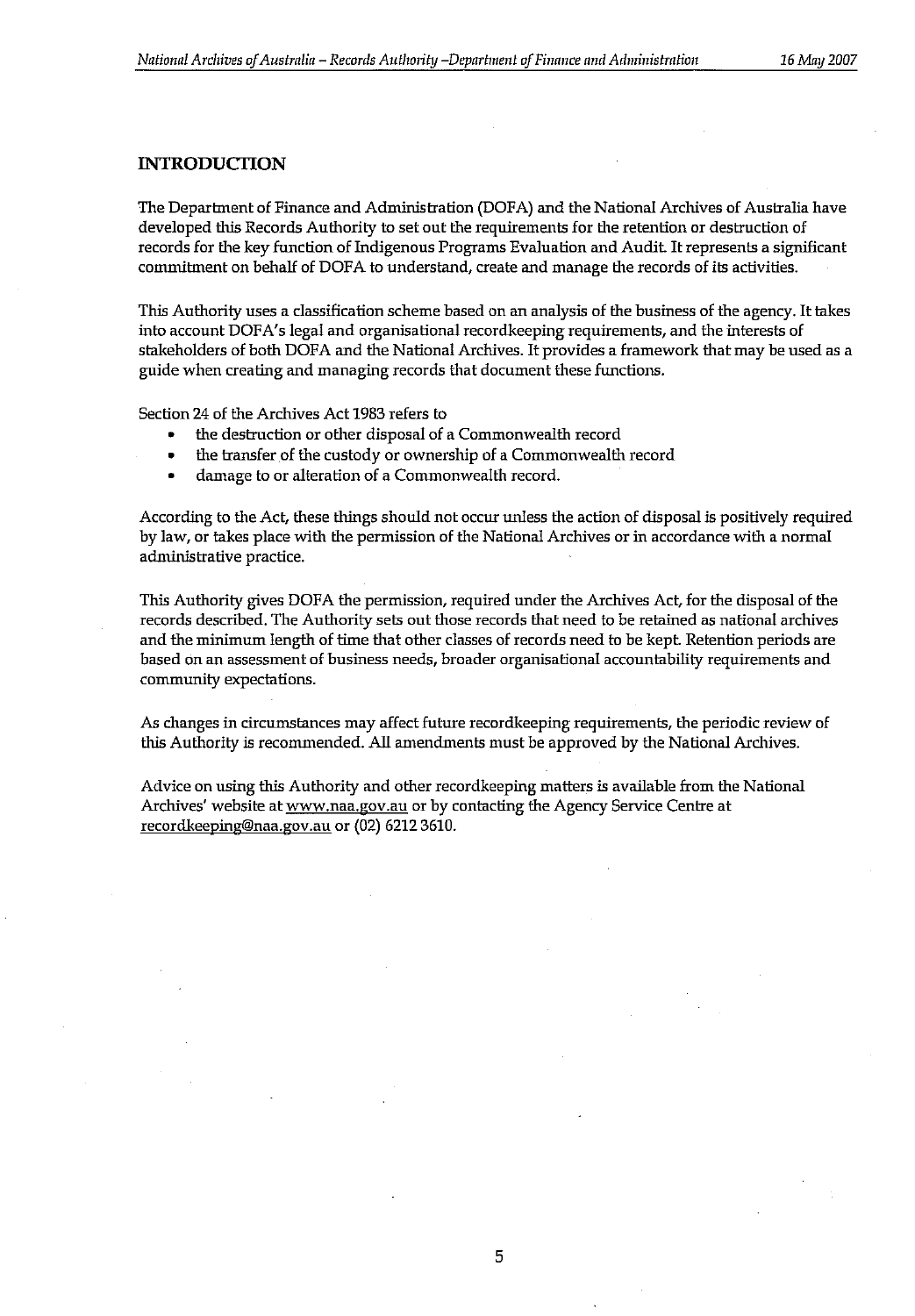#### **AUTHORISATION**

#### RECORDS AUTHORITY

The Secretary Person to whom notice of Department of Finance and authorisation is given: Administration John Gorton Building PARKES ACT 2600

**Purpose:** AUTHORISES ARRANGEMENTS FOR THE DISPOSAL OF RECORDS IN ACCORDANCE WITH SECTION 24(2)(b) OF THE ARCHIVES ACT 1983 **Application:** All records for the function of Indigenous Programs Evaluation and Audit

accordance with the disposal action specified on the Authority. The Authority will apply lace with the consent of the agency that is responsible at the  $\,$ The test of only the disposal of the records described on the Autority<br>sposal action specified on the Authority. The Authority will<br>lace with the consent of the agency that is responsible at the<br>ns documented in the record

.,  $\cdot$  ,  $\cdot$  ,  $\cdot$  ,  $\cdot$  ,  $\cdot$  ,  $\cdot$  ,  $\cdot$  ,  $\cdot$  ,  $\cdot$  ,  $\cdot$  ,  $\cdot$  ,  $\cdot$  ,  $\cdot$  ,  $\cdot$  ,  $\cdot$  ,  $\cdot$  ,  $\cdot$  ,  $\cdot$  ,  $\cdot$  ,  $\cdot$  ,  $\cdot$  ,  $\cdot$  ,  $\cdot$  ,  $\cdot$  ,  $\cdot$  ,  $\cdot$  ,  $\cdot$  ,  $\cdot$  ,  $\cdot$  ,  $\cdot$  ,  $\cdot$  ,

**Authorising Officer** 

lin

Ross Gibbs Director-General National Archives of Australia Date of issue: 16 May 2007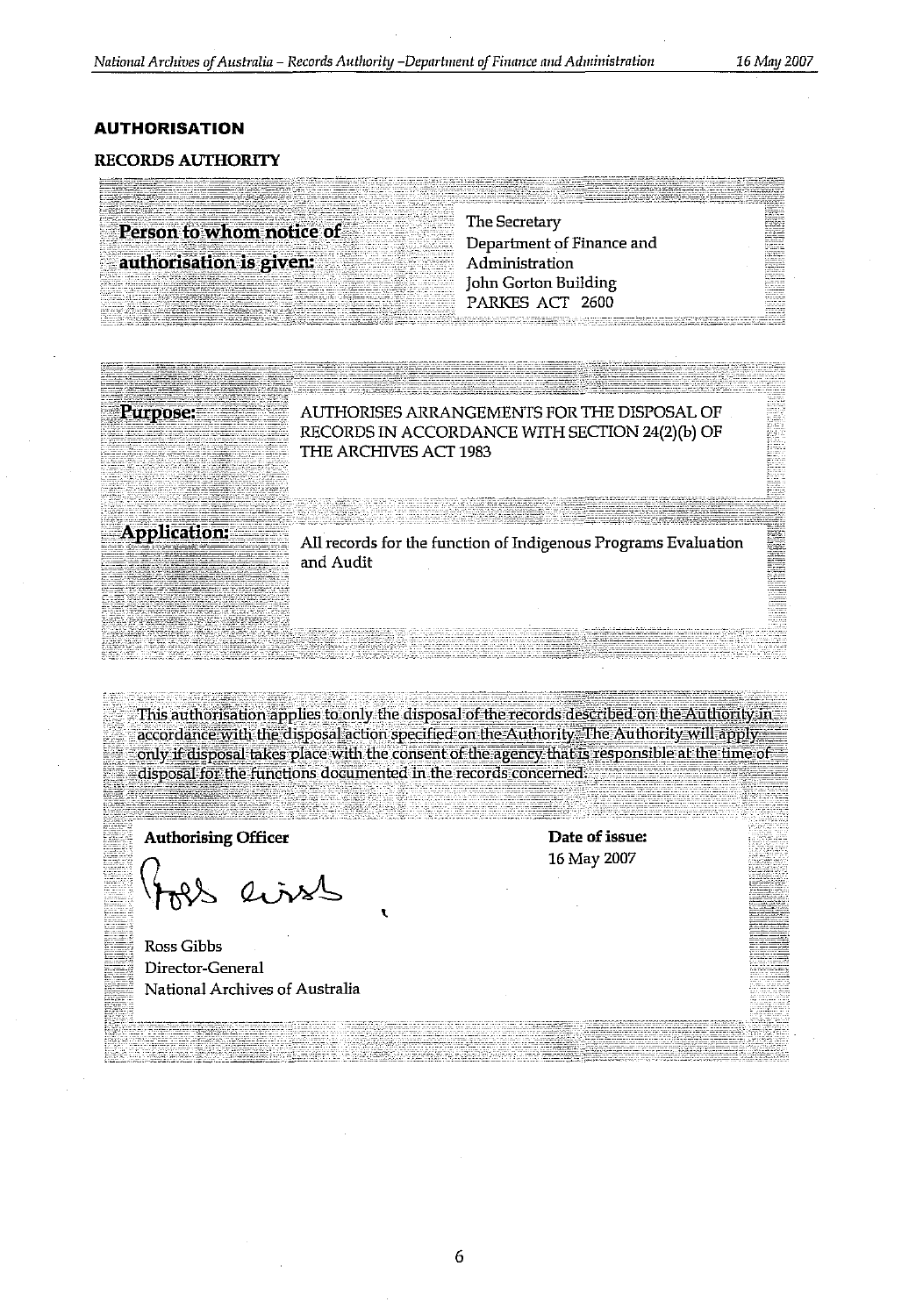#### **APPUCATIONOFTIllSAUTHORITY**

- 1. This Authority should be used in conjunction with the Administrative Functions Disposal Authority (AFDA) issued by the National Archives to cover administrative records common to most Commonwealth agencies.
- 2. This Authority is to be used to sentence records. Sentencing involves the examination of records in order to identify the individual disposal class to which they belong. This process enables sentencers to determine the appropriate disposal action for the records. Advice on sentencing is available from the National Archives.
- 3. Where the method of recording information changes (for example from a manual system to an electronic system, or when information is migrated from one system to a new system) this Authority can still be used to sentence the records created, providing the records document the same function and activity. The information must be accessible for the period of time prescribed in this Authority. The Department of Finance and Administration (DOFA) will need to ensure that any software, hardware or documentation required to enable continuing access to the data is available for the periods prescribed.
- 4. In general, retention requirements indicate a minimum period for retention. DOFA may extend minimum retention periods if it considers that there is an administrative need to do so. Where DOFA believes that its accountability will be substantially compromised because a retention period or periods are not adequate, it should contact the National Archives for review of the retention period.
- 5. From time to time the National Archives places 'freezes' on the disposal of some groups of records, which places a moratorium on the destruction of these records. If you require further information about disposal freezes and whether they affect the application of this Authority, please contact the National Archives.
- 6. Records in the care of DOFA should be appropriately stored and preserved. DOFA needs to meet this obligation to ensure that the records remaln authentic and accessible over time. Under section 31 of the Archives Act 1983, access arrangements are required for records that become available to the public after thirty years.
- 7. Appropriate arrangements should be made with the National Archives when records are to be transferred into custody. The National Archives accepts for transfer only those records designated as national archives.
- 8. Advice on how to use this Authority is available from DOFA's records manager. If there are problems with the application of the authority that cannot be resolved, please contact the National Archives.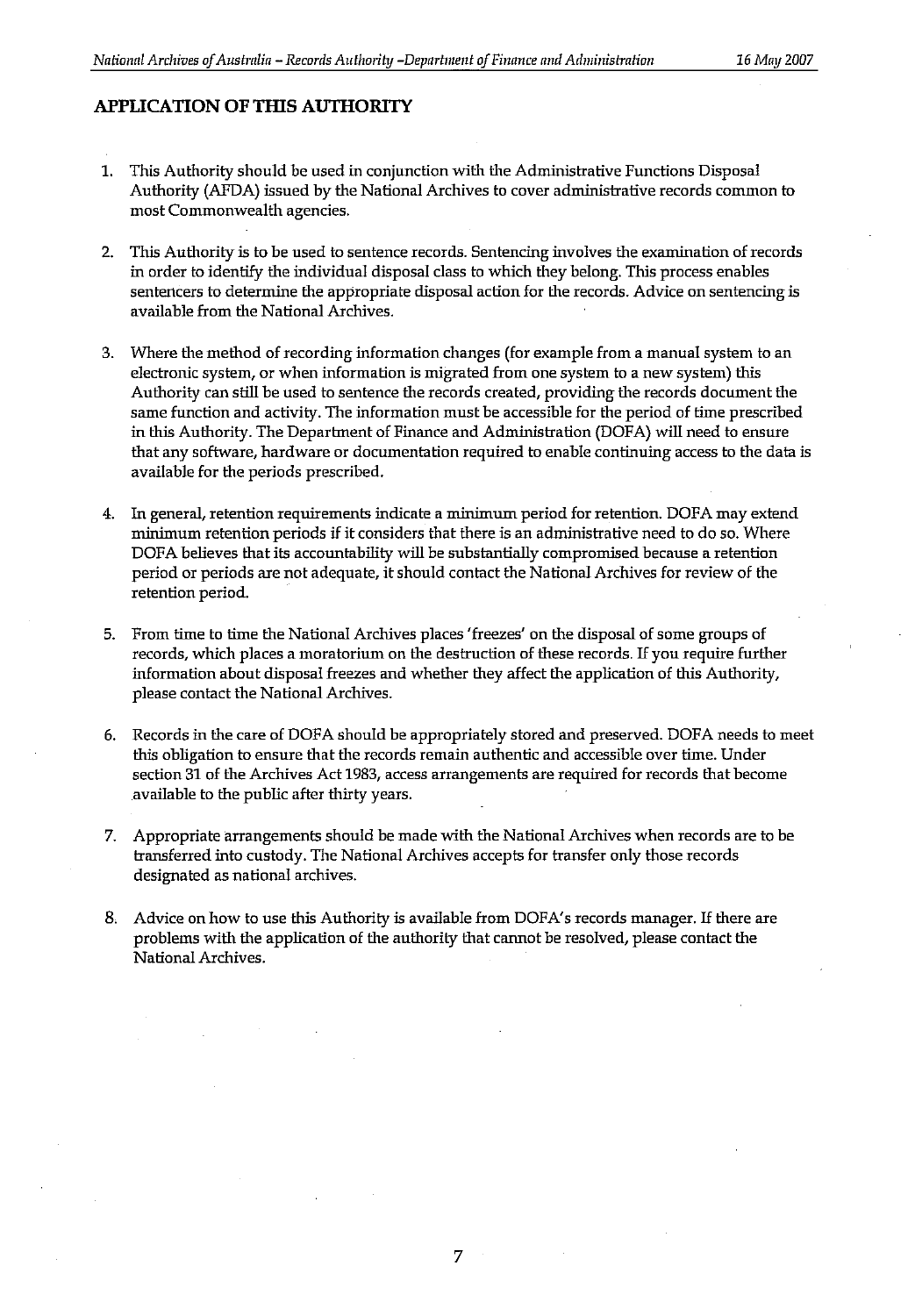#### **CONTACf INFORMATION**

For assistance with this Authority or for advice on other recordkeeping matters, please contact National Archives' Agency Service Centre.

Queen Victoria Terrace Tel: (02) 6212 3610 Parkes ACT 2600 Fax: (02) 6212 3989 Canberra Mail Centre ACT 2610 Website: www.naa.gov.au

PO Box 7425 **Email:** recordkeeping@naa.gov.au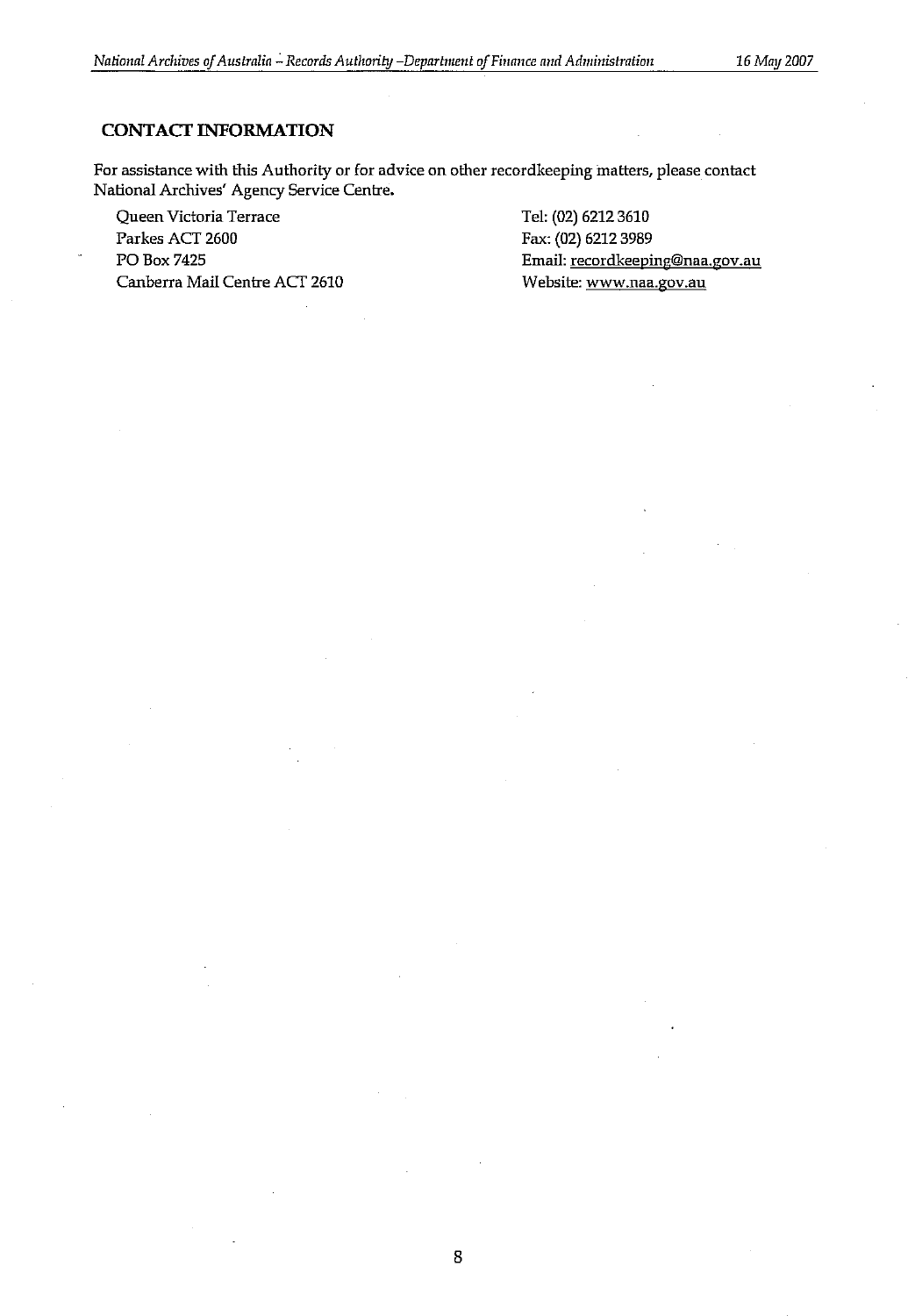The function of providing evaluations and audits of relevant Indigenous-specific programs administered by Australian Government bodies and of activities of any individual or organisation that has received funding or a guarantee, or other property under any relevant program. Includes liaising with government and non-government organisations and preparing responses to questions raised by Ministers or in Parliament.

#### **Advice**

The activities associated with offering opinions by or to the organisation as to an action or judgement. Includes the process of advising.

| Entry              | <b>Description of Records</b>                                                                                                                                                                                                                                                                                                            | <b>Disposal Action</b>                    |
|--------------------|------------------------------------------------------------------------------------------------------------------------------------------------------------------------------------------------------------------------------------------------------------------------------------------------------------------------------------------|-------------------------------------------|
| Class no.<br>15491 | Records documenting advice received or provided by the<br>agency to the portfolio Minister and government agencies<br>on issues relating to Indigenous programs evaluation or<br>audit that lead to new or significant amendment to<br>Government policy, or where there is a high level of public<br>interest or controversy. Includes: | Retain as national<br>archives            |
|                    | advice provided in the form of Briefing notes<br>(includes background briefs and Question Time<br>briefs);                                                                                                                                                                                                                               |                                           |
|                    | advice to other agencies;                                                                                                                                                                                                                                                                                                                |                                           |
|                    | minutes providing advice to the Minister.                                                                                                                                                                                                                                                                                                |                                           |
|                    | Includes working papers.<br>(Date range: 1990 - )                                                                                                                                                                                                                                                                                        |                                           |
| Class no.<br>15544 | Records documenting all other advice received or provided<br>by the agency to the portfolio Minister and government<br>agencies on Indigenous programs evaluation and audit.<br>Includes                                                                                                                                                 | Destroy 7 years after<br>action completed |
|                    | advice provided in the form of Briefing notes<br>(includes background briefs and Question Time<br>briefs);                                                                                                                                                                                                                               |                                           |
|                    | advice to other agencies.<br>۰                                                                                                                                                                                                                                                                                                           |                                           |
|                    | minutes providing advice to the Minister.<br>٠                                                                                                                                                                                                                                                                                           |                                           |
|                    | Includes working papers.<br>(Date range: 1990 - )                                                                                                                                                                                                                                                                                        |                                           |
| Class no.<br>15545 | General administrative records documenting the receipt or<br>provision of advice. Includes lists of briefing requirements<br>and records documenting the tabling of reports and papers<br>to Parliament.<br>(Date range: 1990 - )                                                                                                        | Destroy 2 years after<br>action completed |

 $\sim$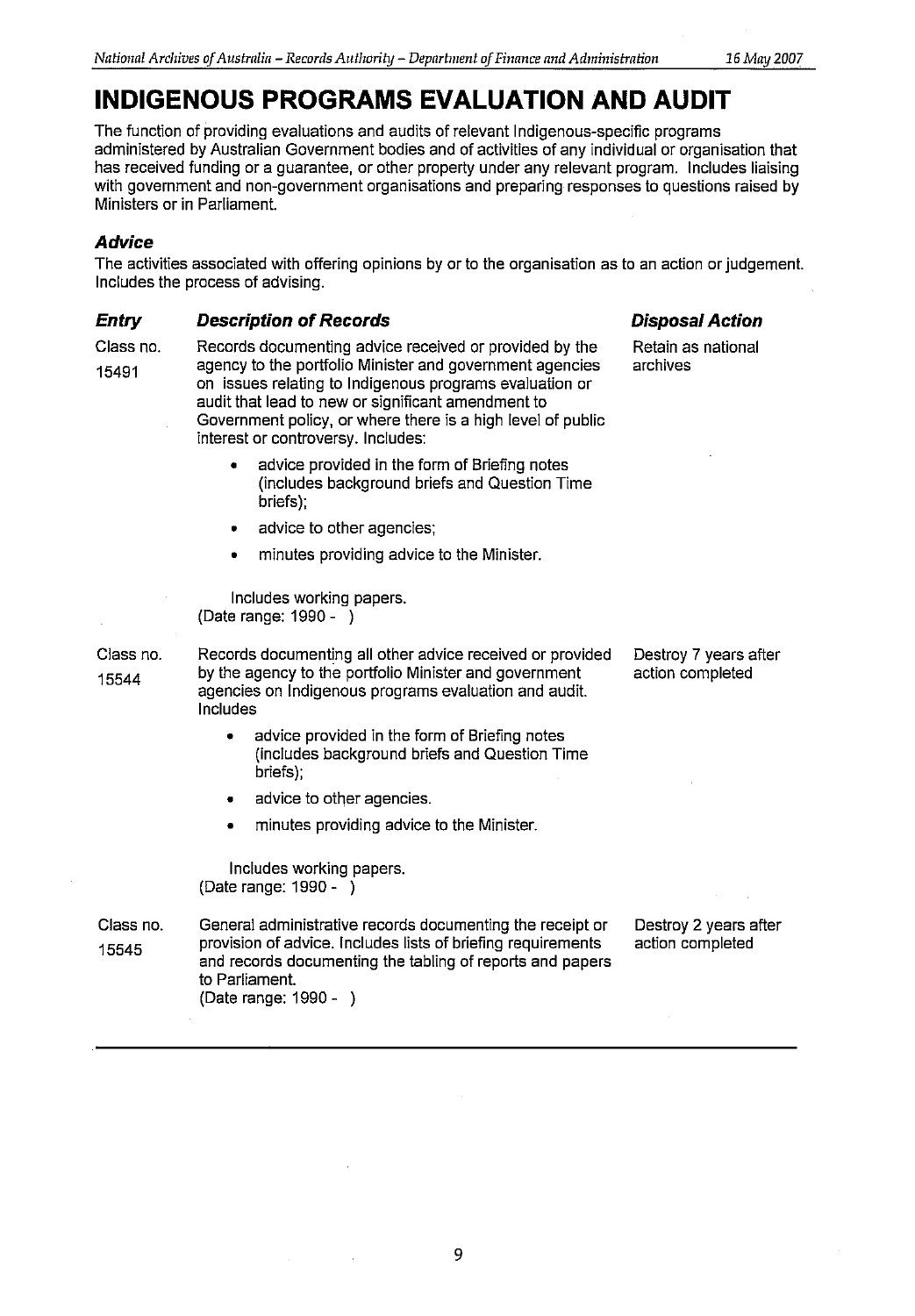The function of providing evaluations and audits of relevant Indigenous-specific programs administered by Australian Government bodies and of activities of any individual or organisation that has received funding or a guarantee, or other property under any relevant program. Includes liaising with government and non-government organisations and preparing responses to questions raised by Ministers or in Parliament.

#### **Agreements**

The processes associated with the establishment, maintenance, review and negotiation of agreements.

| <b>Entry</b>       | <b>Description of Records</b>                                                                                                     | <b>Disposal Action</b>                                                  |
|--------------------|-----------------------------------------------------------------------------------------------------------------------------------|-------------------------------------------------------------------------|
| Class no.<br>15546 | Final version of agreements made to support the function<br>of Indigenous programs evaluation and audit.<br>(Date range: 1990 - ) | Destroy 7 years after<br>expiry or other<br>termination of<br>agreement |
| Class no.<br>15547 | Records documenting the negotiations, establishment,<br>maintenance and review of agreements.<br>(Date range: 1990 - )            | Destroy 7 years after<br>expiry or other<br>termination of<br>agreement |

#### **Arrangements**

The activities involved in arranging for a journey or trip. Includes preparing travel itineraries, authorisations, entitlements etc Also includes arrangements made for the delivery of equipment or goods and the usage made of facilities, vehicles, equipment and space.

#### **Entry Description of Records Disposal Action**

Class no. 15548 Records relating to travel and accommodation arrangements made for people undertaking evaluation or audit projects. (Date range: 1990 - )

Destroy 2 years after action completed

#### **Committees**

The activities associated with the managing of committees and task forces. Includes the committee's establishment, appointment of members, terms of reference, proceedings, minutes of meetings, reports, agenda etc.

For audit committees use STRATEGIC MANAGEMENT - Committees

| Entry | <b>Description of Records</b> |  |
|-------|-------------------------------|--|
|       |                               |  |

Class no. Records of external high level inter-agency committees Retain as national relating to the function of Indigenous programs evaluation archives 15549 and audit where the agency provides the Secretariat. Includes:

- documents establishing the committee;
- agendas, minutes, reports, recommendations;
- supporting documents such as briefing and discussion papers.

(Date range: 1990 - )

#### **Disposal Action**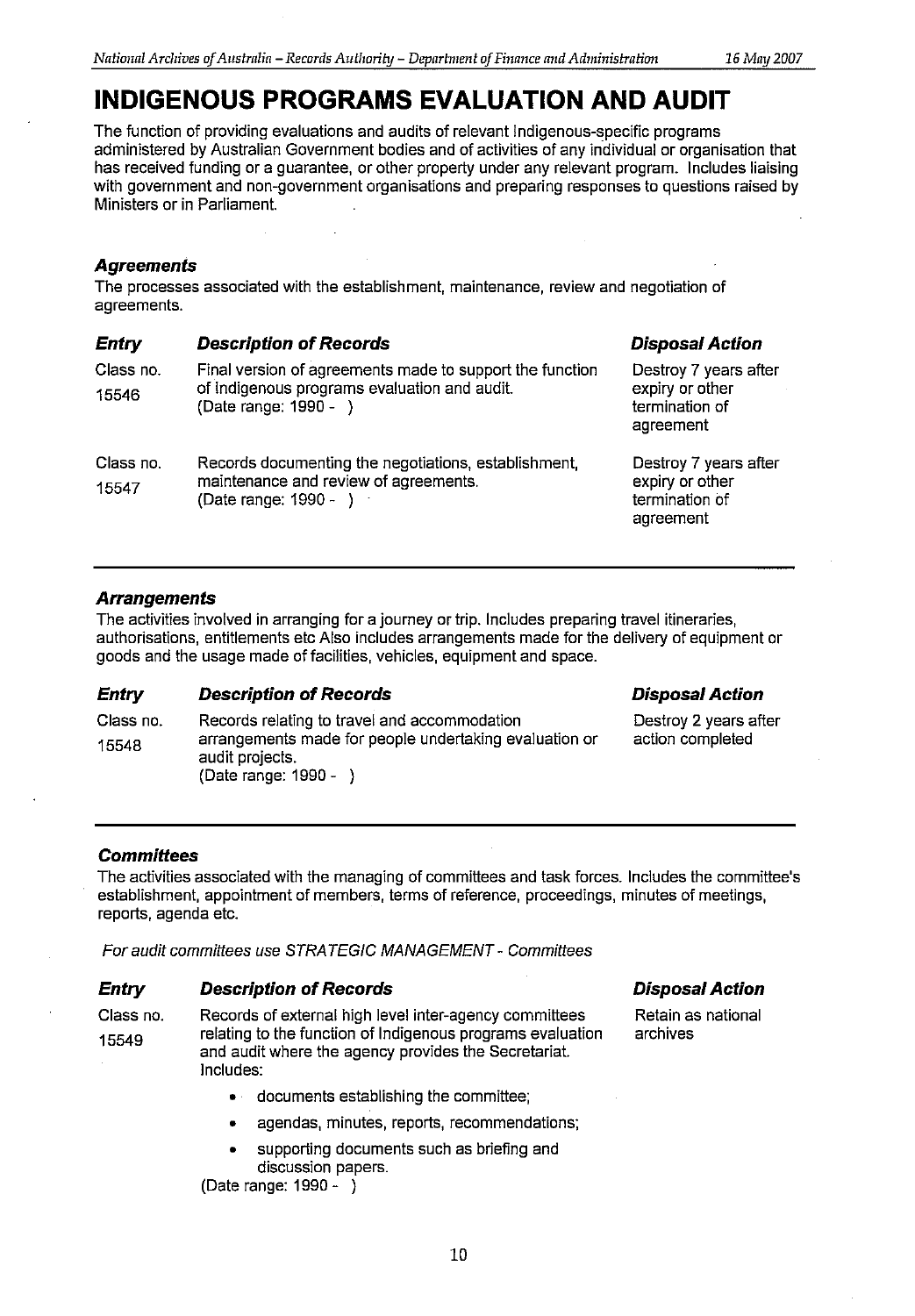The function of providing evaluations and audits of relevant Indigenous-specific programs administered by Australian Government bodies and of activities of any individual or organisation that has received funding or a guarantee, or other property under any relevant program. Includes liaising with government and non-government organisations and preparing responses to questions raised by Ministers or in Parliament.

#### **Committees· Continued**

The activities associated with the managing of committees and task forces. Includes the committee's establishment, appointment of members, terms of reference, proceedings, minutes of meetings, reports, agenda etc.

For audit committees use STRATEGIC MANAGEMENT - Committees

| Class no.<br>. 15551 | Records of all other committees relating to the function of<br>Indigenous programs evaluation and audit. Includes:<br>documents establishing the committee;<br>٠<br>agendas, minutes, reports, recommendations;<br>supporting documents such as briefing and<br>discussion papers. | Destroy 5 years after<br>action completed |
|----------------------|------------------------------------------------------------------------------------------------------------------------------------------------------------------------------------------------------------------------------------------------------------------------------------|-------------------------------------------|
| Class no.<br>15554   | (Date range: 1990 - )<br>Working papers documenting the administrative<br>arrangements made for the conduct of external high level<br>inter-agency committees relating to the function of<br>Indigenous programs evaluation and audit.<br>(Date range: 1990 - )                    | Destroy 5 years after<br>action completed |
| Class no.<br>15558   | Working papers documenting the administrative<br>arrangements for all other committees relating to the<br>function of Indigenous programs evaluation and audit.<br>(Date range: 1990 - )                                                                                           | Destroy when<br>reference ceases          |

### **Contracting out**

The activities involved in managing the performance of work or the provision of goods and services by an external contractor, vendor or consultant, or by using external bureau services. Includes outsourcing.

| Entry     | <b>Description of Records</b>                                                                                                                     |  |
|-----------|---------------------------------------------------------------------------------------------------------------------------------------------------|--|
| Class no. | Records documenting contract management relating to the                                                                                           |  |
| 15559     | function of Indigenous programs evaluation and audit.<br>Includes minutes of meetings with stakeholders and<br>performance and evaluation reports |  |
|           | (Date range: 1990 - )                                                                                                                             |  |

### **Entry Description ofRecords Disposal Action**

Destroy 7 years after completion or other ermination of contract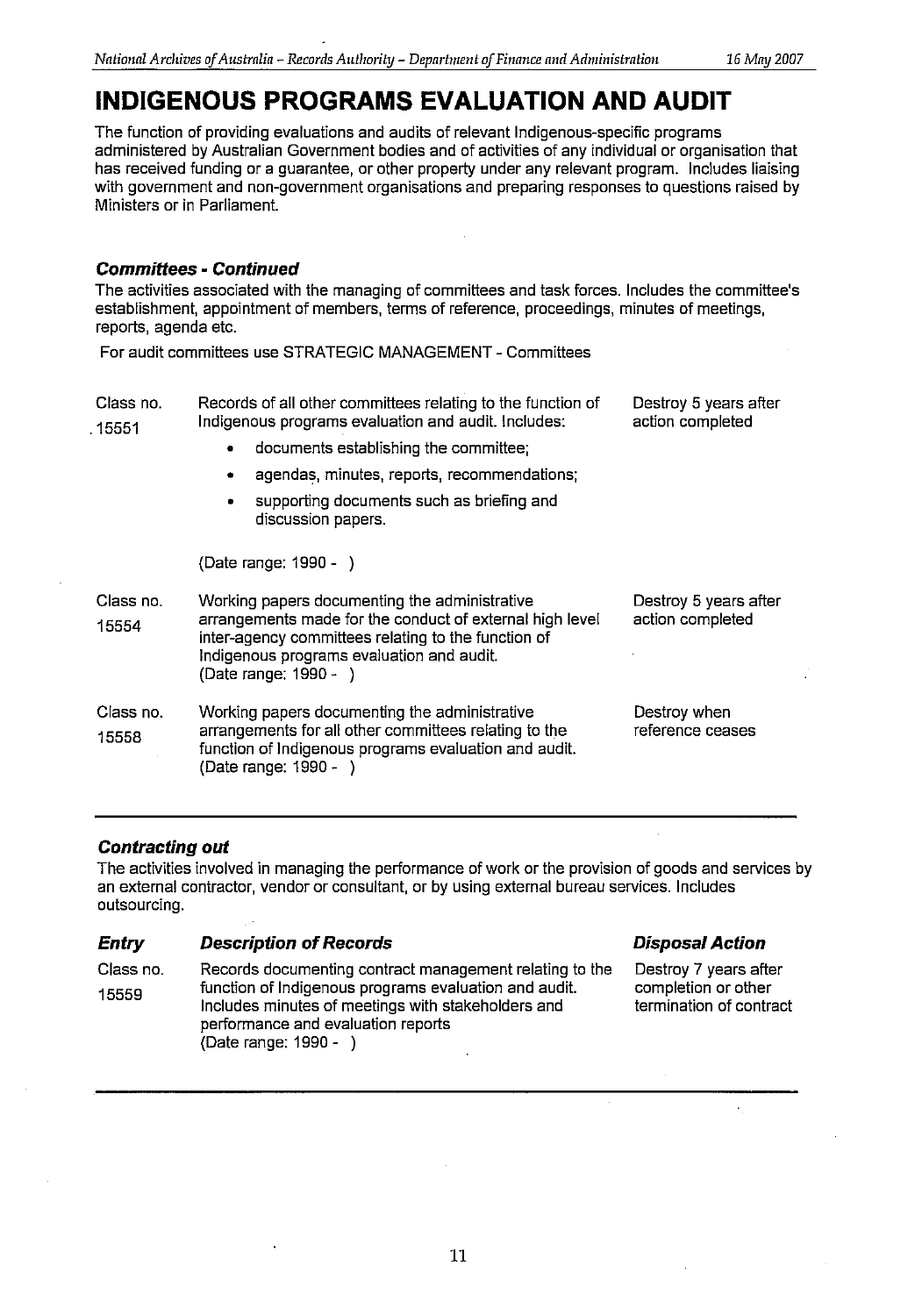The function of providing evaluations and audits of relevant Indigenous-specific programs administered by Australian Government bodies and of activities of any individuai or organisation that has received funding or a guarantee, or other property under any reievant program. Includes liaising with government and non-government organisations and preparing responses to questions raised by Ministers or in Parliament.

#### **Government Liaison**

The activities associated with maintaining reguiar general contact between the organisation and government departments, authorities and agencies. Includes sharing informal advice and discussions and collaborating on projects that are not joint ventures.

For liaison with non government organisations use INDIGENOUS PROGRAMS EVALUATION AND AUDIT- Liaison.

#### **Entry Description of Records Disposal Action**

15560 Class no. Records documenting liaison activities undertaken with Destroy 2 years after Class no.  $\frac{1}{15}$  action completed government agencies and organisations in relation to the function of Indigenous programs evaluation and audit. Includes collaboration on projects and the exchange of information. (Date range: 1990 - )

archives

#### **Indigenous Program Audits**

The activities associated with officially checking financial, quality assurance and operational records of Indigenous-specific programs to ensure they have been kept and maintained in accordance with agreed or legislated standards and correctly record the events, processes and business of the program in a specified period. Includes audits specifically requested by the Minister as noted in the relevant legislation (currently the Aboriginal and Torres Strait Islander Act 2005).

For travel arrangements related to Indigenous Program Audits use INDIGENOUS PROGRAMS EVALUATION AND AUDIT - Arrangements.

#### **Entry Description of Records Disposal Action**

Class no. Final report of an audit where the audit report contains Retain as national 15561 adverse findings or adverse findings are issued or major changes to practices are recommended. Includes final reports where the audit report does not contain adverse findings or adverse findings are issued, and there are no changes or only minor or routine changes to agency practices. Includes recommendations and implementation plans.

(Date range: 1990 - )

Class no. Final version of formal audit reports on Indigenous-specific Destroy 10 years after 15562 programs developed for the Minister or external agencies. (Date range: 1990 - ) action completed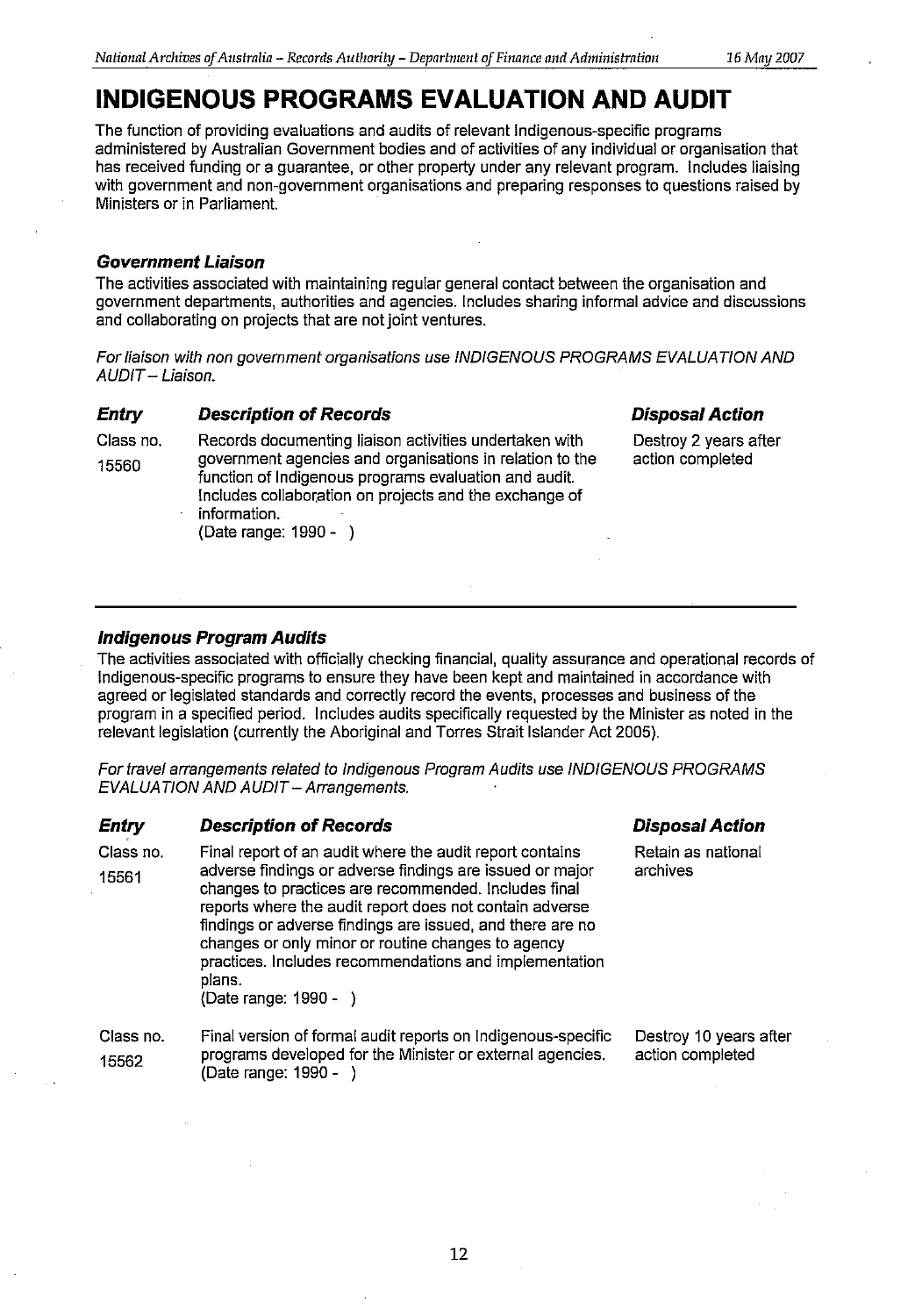The function ot providing evaluations and audits ot relevant Indiqenous-speclflc programs administered by Australian Government bodies and of activities of any individual or organisation that has received funding or a quarantee, or other property under any relevant program. Includes liaising with government and non-government organisations and preparing responses to questions raised by Ministers or in Parliament.

#### **Indigenous Program Audits - Continued**

The activities associated with officially checking financial, quality assurance and operational records of lndlqenous-speclfic programs to ensure they have been kept and maintained in accordance with agreed or legislated standards and correctly record the events, processes and business of the program in a specified period. Includes audits specifically requested by the Minister as noted in the relevant legislation (currently the Aboriqinal and Torres Strait Islander Act 2005).

For travel arrangements related to Indigenous Program Audits use INDIGENOUS PROGRAMS EVALUATION AND AUDIT - Arrangements.

| Class no.<br>15563 | Records documenting the planning and conduct of audits<br>relating to Indigenous-specific programs. Includes: | Destroy when<br>reference ceases |
|--------------------|---------------------------------------------------------------------------------------------------------------|----------------------------------|
|                    | minutes of meetings;<br>$\bullet$                                                                             |                                  |
|                    | notes taken at opening and exit interviews;<br>$\bullet$                                                      |                                  |
|                    | draft report;<br>$\bullet$                                                                                    |                                  |
|                    |                                                                                                               |                                  |

- comments:
- declarations nominating accounts exempted from normal disclosure,

(Date range: 1990 - )

#### **Indigenous Program Evaluations**

The activity of undertaking evaluation of potential or existing Indigenous-specific programs and services supporting the function of Indigenous programs evaluation and audit. Includes evaluations specifically requested by the Minister, as noted in the relevant leqislation (currently the Aboriqinal and Torres Strait Islander Act 2005).

For travel arrangements related to Indigenous Program Evaluations use INDIGENOUS PROGRAMS  $EVALUATION AND AUDIT - Arrangements.$ 

| <b>Entry</b><br>Class no.<br>15564 | <b>Description of Records</b><br>Final version of formal evaluation reports relating to<br>Indigenous-specific programs developed for the Minister or<br>external agencies.<br>(Date range: 1990 - ) | <b>Disposal Action</b><br>Retain as national<br>archives |
|------------------------------------|------------------------------------------------------------------------------------------------------------------------------------------------------------------------------------------------------|----------------------------------------------------------|
| Class no.<br>15565                 | Records documenting the evaluation of Indigenous-specific<br>programs.<br>(Date range: 1990 - )                                                                                                      | Destroy 10 years after<br>action completed               |
| Class no.<br>15566                 | Working papers documenting the planning and conduct of<br>evaluations of Indigenous-specific programs.<br>(Date range: 1990 -                                                                        | Destroy when<br>reference ceases                         |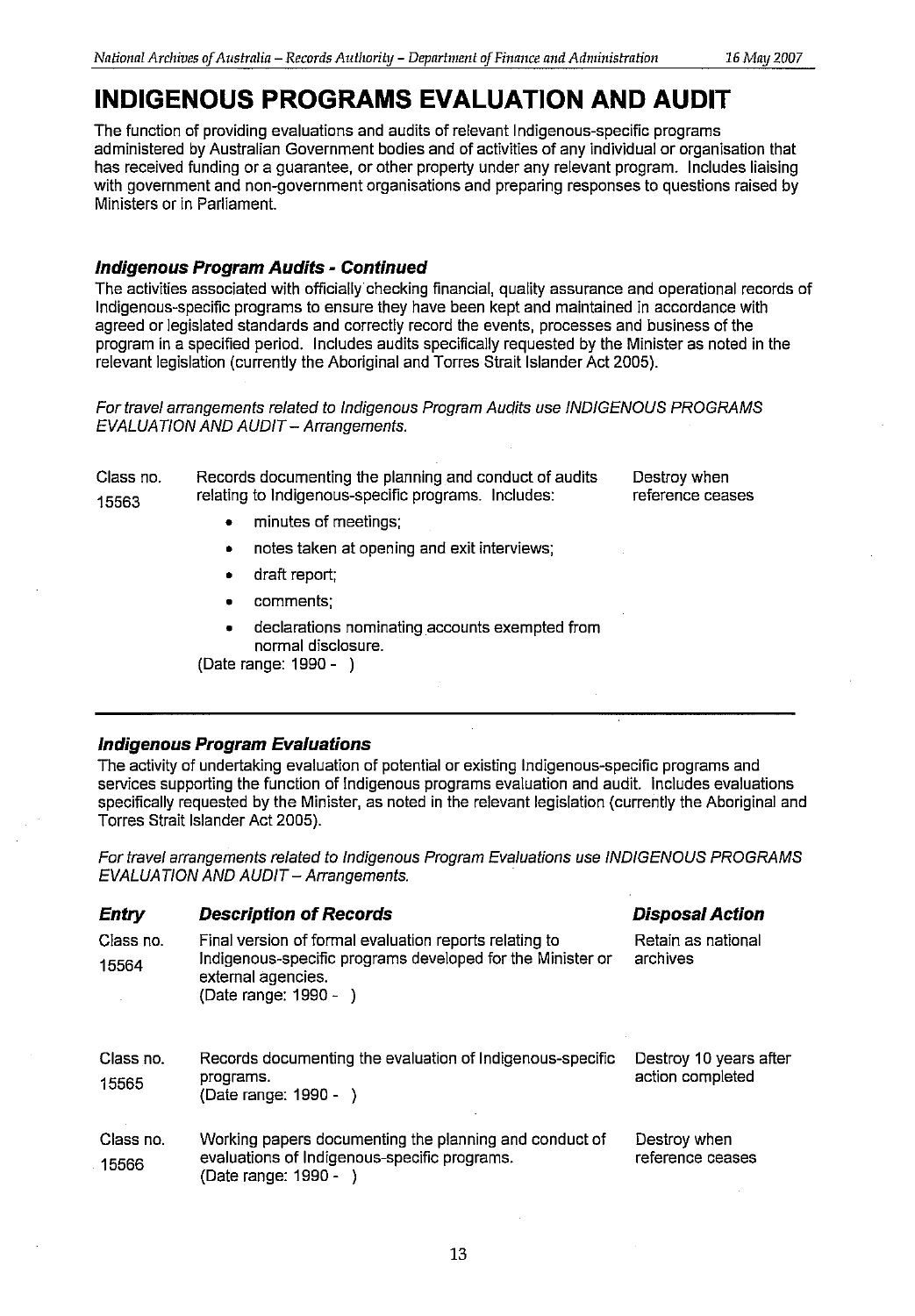The function of providing evaluations and audits of relevant Indigenous-specific programs. administered by Australian Government bodies and of activities of any individual or organisation that has received funding or a guarantee, or other property under any relevant program. Includes liaising with government and non-government organisations and preparing responses to questions raised by Ministers or in Parliament.

#### **Liaison**

The activities associated with maintaining regular general contact between the organisation and professional associations, professionals in related fields, other private sector organisations and community groups. Includes sharing informal advice and discussions, membership of professional associations and collaborating on projects that are not joint ventures.

For liaison with government agencies use INDIGENOUS PROGRAMS EVALUATION AND AUDIT -Government Liaison.

#### **Entry Description ofRecords Disposal Action**

Class no. 15567

Records documenting liaison activities undertaken with professional associations, private sector organisations and community groups. Includes collaboration on projects, exchange of information and all the activities of a member of an organisation. (Date range: 1990 - )

Destroy 2 years after action completed

#### **Meetings**

The activities associated with ad hoc gatherings held to formulate, discuss, update or resolve issues and matters pertaining to managing the section, department, or organisation as a whole. Includes arrangements, agenda, taking of minutes etc. Excludes committee meetings.

| <b>Entry</b>       | <b>Description of Records</b>                                                                                                                                                                                                             | <b>Disposal Action</b>                    |
|--------------------|-------------------------------------------------------------------------------------------------------------------------------------------------------------------------------------------------------------------------------------------|-------------------------------------------|
| Class no.<br>15568 | Final version of minutes and supporting documents tabled<br>at meetings held to support the function of Indigenous<br>programs valuation and audit.<br>(Date range: 1990 -                                                                | Destroy 7 years after<br>action completed |
| Class no.<br>15569 | Working papers documenting the conduct and<br>administration of meetings held to support the function of<br>Indigenous programs evaluation and audit. Includes<br>agenda, notices of meetings and draft minutes.<br>(Date range: 1990 - ) | Destroy when<br>reference ceases          |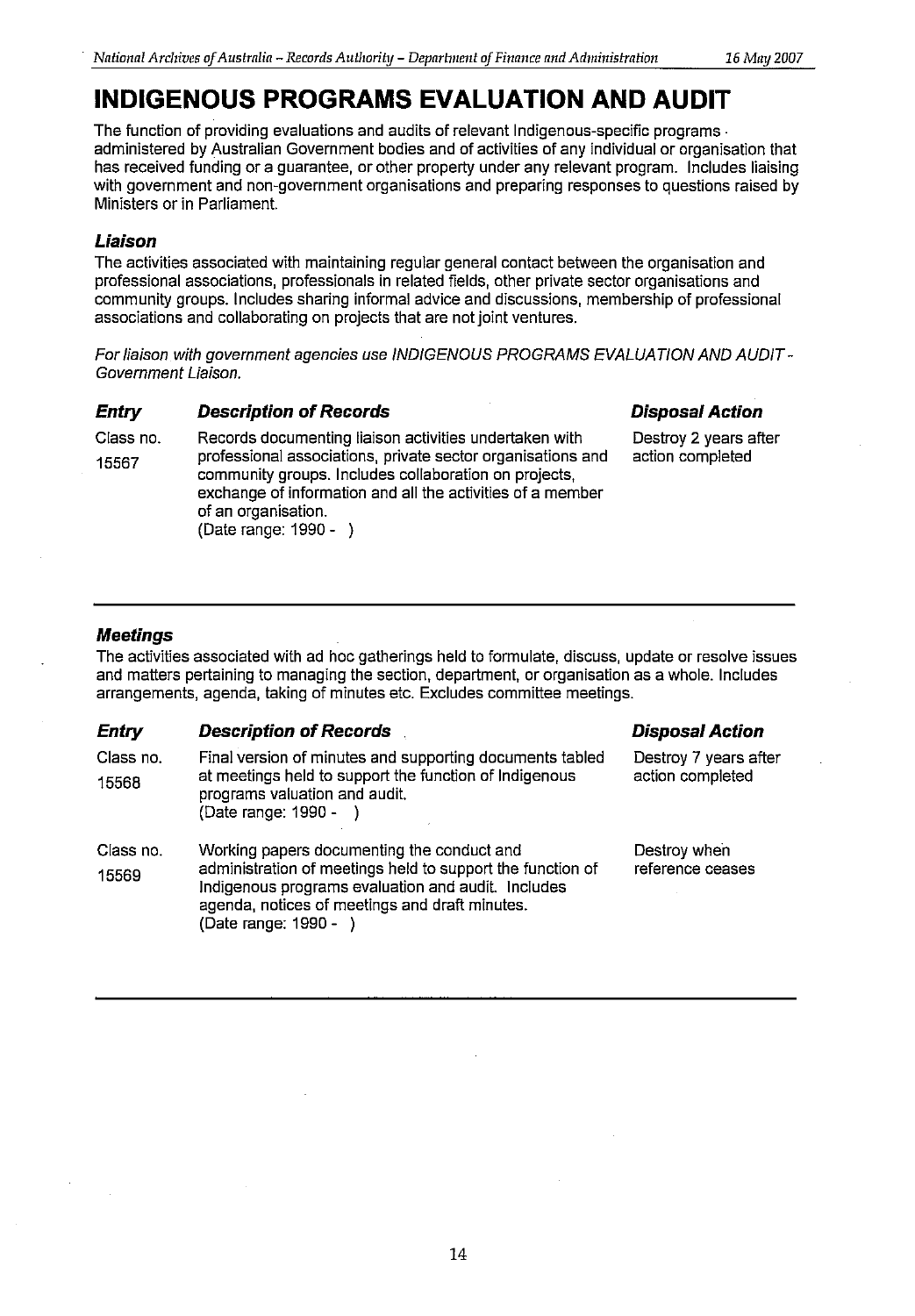The function of providing evaluations and audits of relevant Indigenous-specific programs administered by Australian Government bodies and of activities of any individual or organisation that has received funding or a guarantee, or other property under any relevant program. Inciudes liaising with government and non-government organisations and preparing responses to questions raised by Ministers or in Parliament.

#### **Planning**

The process of formulating ways in which objectives can be achieved. Includes determination of services, needs and soiutions to those needs

| <b>Entry</b>       | <b>Description of Records</b>                                                                                                                                                                              | <b>Disposal Action</b>                    |
|--------------------|------------------------------------------------------------------------------------------------------------------------------------------------------------------------------------------------------------|-------------------------------------------|
| Class no.<br>15570 | Final version of plans created in relation to the function of<br>Indigenous programs evaluation and audit. Includes<br>project initiation, approval and project management plans.<br>(Date range: 1990 - ) | Destroy 7 years after<br>action completed |
| Class no.<br>15571 | Copies of plans and working papers documenting the<br>development of all plans. Includes input into plans,<br>comments received and drafts.<br>(Date range: 1990 - )                                       | Destroy when<br>reference ceases          |

#### **Policy**

The activities associated with developing and establishing decisions, directions and precedents which act as a reference for future decision making, as the basis from which the organisation's operating procedures are determined.

#### **Entry Description ofRecords**

Class no. 15572

Records documenting the development and establishment of the agency's policies in relation to the function of Indigenous program evaluation and audit. includes:

- final policy documents;
- policy proposals;
- research papers;
- results of consultations;
- supporting reports;
- major drafts.

(Date range: 1990 - )

| Class no.<br>15573 | Working papers documenting the development of all<br>policies in relation to the function of Indigenous programs<br>evaluation and audit.<br>(Date range: 1990 - | Destroy 3 years after<br>promulgation of the<br>new policy |
|--------------------|------------------------------------------------------------------------------------------------------------------------------------------------------------------|------------------------------------------------------------|
| Class no.          | Copies of policy documents and supporting papers.                                                                                                                | Destroy when                                               |
| 15574              | (Date range: 1990 - )                                                                                                                                            | reference ceases                                           |

### **Disposal Action**

Retain as national archives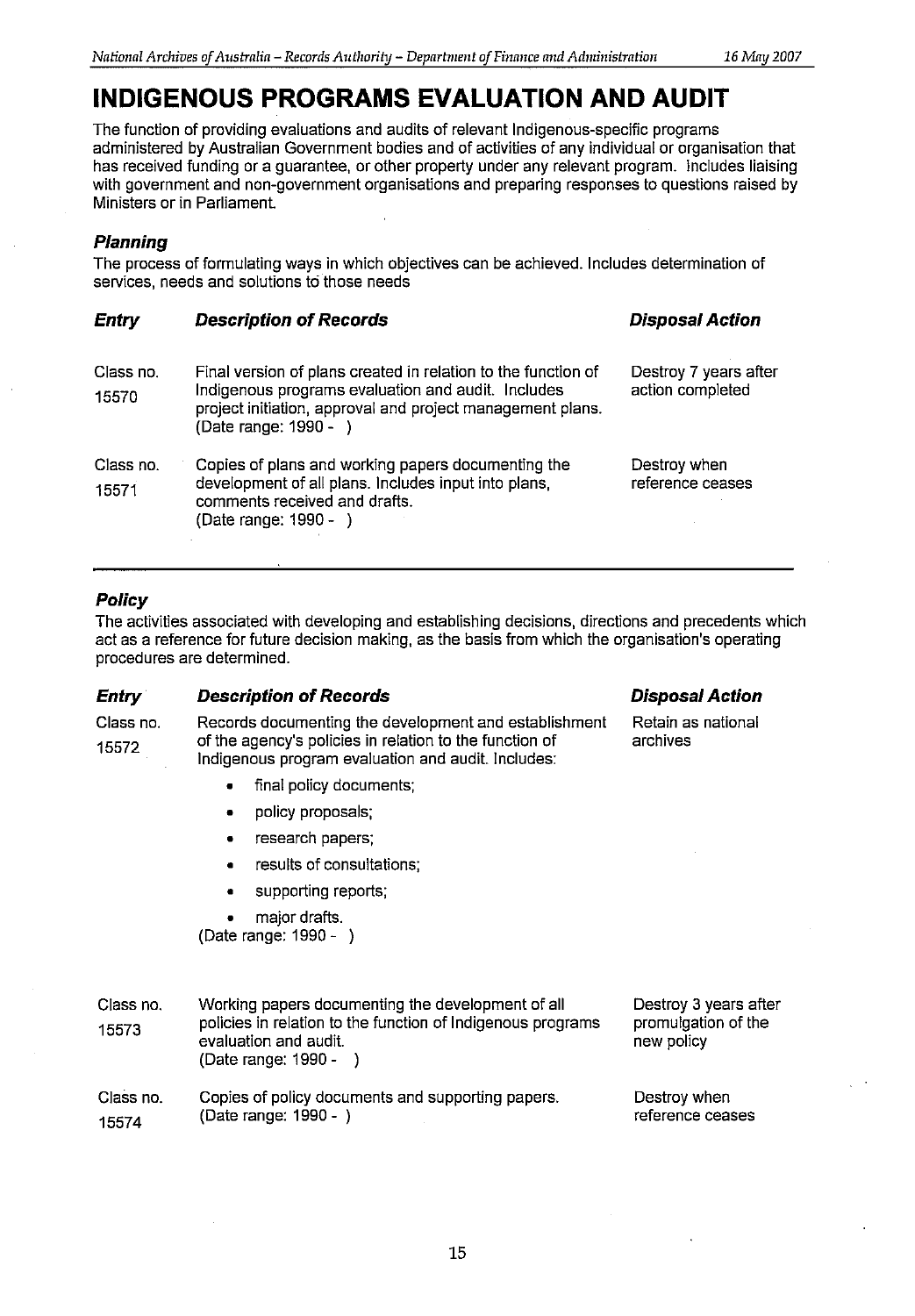The function of providing evaluations and audits of relevant Indigenous-specific programs administered by Australian Government bodies and of activities of any individual or organisation that has received funding or a guarantee, or other property under any relevant program. Includes liaising with government and non-government organisations and preparing responses to questions raised by Ministers or in Parliament.

### **Procedures**

Standard methods of operating laid down by an organisation according to formulated policy.

| <b>Entry</b><br>Class no.<br>15575 | <b>Description of Records</b><br>Records documenting the development of procedures in<br>support of the function of Indigenous programs evaluation<br>and audit. Includes comments received.<br>(Date range: 1990 - ) | <b>Disposal Action</b><br>Destroy 7 years after<br>production of<br>procedures |
|------------------------------------|-----------------------------------------------------------------------------------------------------------------------------------------------------------------------------------------------------------------------|--------------------------------------------------------------------------------|
| Class no.<br>15576                 | Master set of manuals, handbooks, directives etc detailing<br>procedures supporting the function of Indigenous programs<br>evaluation and audit.<br>(Date range: 1990 - )                                             | Destroy when<br>procedures are<br>superseded                                   |
| Class no.<br>15577                 | Copies of manuals, handbooks, directives etc.<br>(Date range: 1990 - )                                                                                                                                                | Destroy when<br>reference ceases                                               |

#### **Reporting**

The processes associated with initiating or providing a formal response to a situation or request (either internal, external or as a requirement of corporate policies), and to provide formal statements or findings of the results of the examination or investigation. Includes agenda, briefing, business, discussion papers, proposals, reports, reviews and returns.

For formal evaluation reporting use INDIGENOUS PROGRAMS EVALUATION AND AUDIT-Indigenous Program Evaluations

For formal audit reporting use INDIGENOUS PROGRAMS EVALUATION AND AUDIT - Indigenous Program Audits

| <b>Entry</b>       | <b>Description of Records</b>                                                                                                                                                                                                                                                                | Disposal Action                           |
|--------------------|----------------------------------------------------------------------------------------------------------------------------------------------------------------------------------------------------------------------------------------------------------------------------------------------|-------------------------------------------|
| Class no.<br>15578 | Final version of periodic internal reports on general<br>administrative matters relating to the function of Indigenous<br>programs evaluation and audit. Includes work progress<br>reports against business and work plans and agency level<br>performance reporting.<br>(Date range: 1990 - | Destroy 5 years after<br>action completed |
| Class no.<br>15579 | Working papers documenting the development of all<br>agency reports in support of the function of Indigenous<br>programs evaluation and audit.<br>(Date range: 1990 -                                                                                                                        | Destroy when<br>reference ceases          |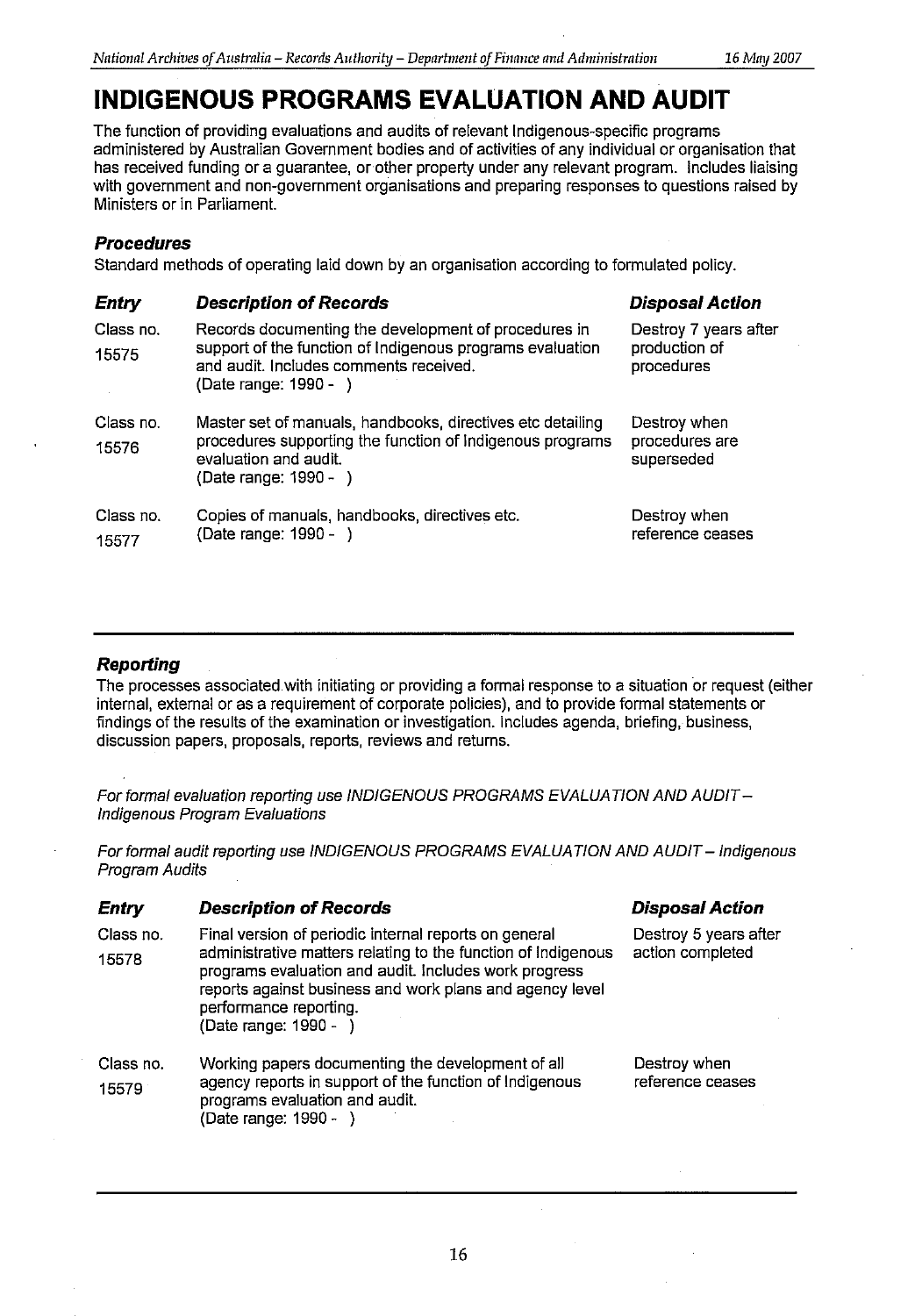The function of providing evaluations and audits of relevant Indigenous-specific programs administered by Australian Government bodies and of activities of any individual or organisation that has received funding or a guarantee, or other property under any relevant program. Includes liaising with government and non-government organisations and preparing responses to questions raised by Ministers or in Parliament.

#### **Research**

The activities involved in investigating or enquiring into a subject or area of interest in order to discover facts, principies etc. Used to support deveiopment of projects, standards, guidelines etc and the business activities of the organisation in general. Includes following up enquiries relating to organisationai programs, projects, working papers, literature searches etc.

| <b>Entry</b>       | <b>Description of Records</b>                                                                                                                                                                                                                                                          | <b>Disposal Action</b>                    |
|--------------------|----------------------------------------------------------------------------------------------------------------------------------------------------------------------------------------------------------------------------------------------------------------------------------------|-------------------------------------------|
| Class no.<br>15580 | Records documenting detailed major research carried out<br>in support of the function of Indigenous programs<br>evaluation and audit. Includes research carried out in<br>support of key government initiatives impacting on<br>Indigenous-specific programs.<br>(Date range: 1990 - ) | Destroy 7 years after<br>action completed |
| Class no.<br>15581 | Records documenting routine research carried out to<br>support the function of Indigenous programs evaluation and<br>audit.<br>(Date range: 1990 - )                                                                                                                                   | Destroy 2 years after<br>action completed |
| Class no.<br>15582 | Working papers supporting research carried out in support<br>of the function of Indigenous programs evaluation and<br>audit.<br>(Date range: 1990 - )                                                                                                                                  | Destroy when<br>reference ceases          |

#### **Risk management**

The process invoiving identification of risks, likelihood and consequences of those risks and implementation of appropriate practice and procedures to treat the risks.

| <b>Entry</b>       | <b>Description of Records</b>                                                                                                                                   | <b>Disposal Action</b>                        |
|--------------------|-----------------------------------------------------------------------------------------------------------------------------------------------------------------|-----------------------------------------------|
| Class no.<br>15583 | Indigenous programs evaluation and audit risk register.<br>(Date range: 1990 - )                                                                                | Destroy 7 years after<br>next risk assessment |
| Class no.<br>15584 | Records documenting risk management including each<br>stage of the process, risk assessments, treatment<br>schedules and action plans.<br>(Date range: 1990 - ) | Destroy 7 years after<br>next risk assessment |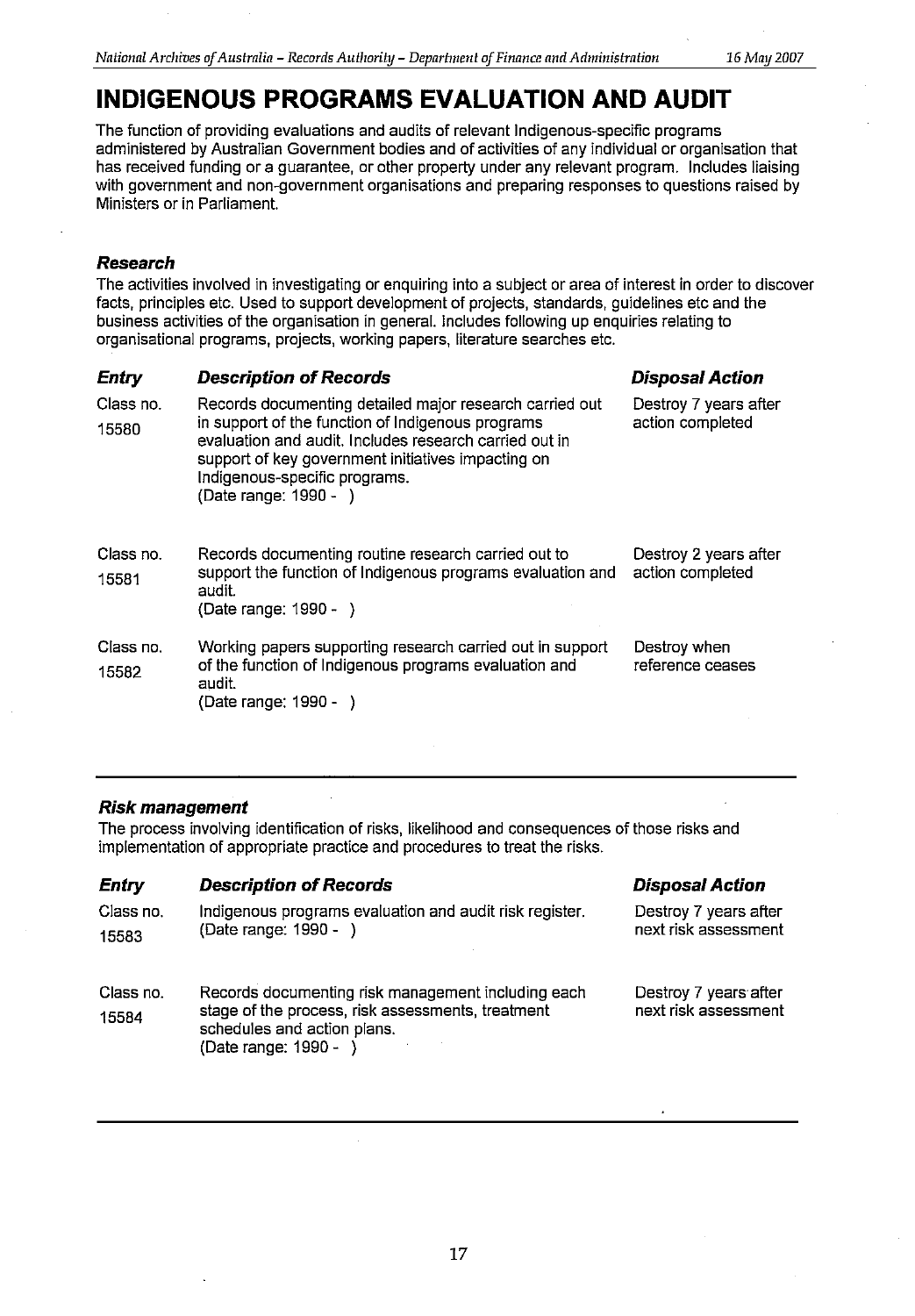The function of providing evaluations and audits of relevant Indigenous-specific programs administered by Australian Government bodies and of activities of any individuai or organisation that has received funding or a guarantee, or other property under any relevant program. Includes liaising with government and non-government organisations and preparing responses to questions raised by Ministers or in Parliament.

#### **Tendering**

The activities involved in receiving and assessing tenders, of making offers and finalising contract arrangements for the supply, sale or purchase of goods and services.

| <b>Entry</b>       | <b>Description of Records</b>                                                                                                                                                                                                                                     | <b>Disposal Action</b>                                                                                      |
|--------------------|-------------------------------------------------------------------------------------------------------------------------------------------------------------------------------------------------------------------------------------------------------------------|-------------------------------------------------------------------------------------------------------------|
| Class no.<br>15585 | Evaluation of tenders received against selection criteria.<br>Includes records documenting arrangements for carrying<br>out the evaluation process, evaluation reports,<br>recommendations, final reports and public notices.<br>(Date range: 1990 - )            | Destroy 7 years after<br>tender process<br>completed                                                        |
| Class no.<br>15586 | Records documenting post-offer negotiations and due<br>diligence checks.<br>(Date range: 1990 - )                                                                                                                                                                 | Destroy 7 years after<br>tender process<br>completed                                                        |
| Class no.<br>15587 | Records documenting the development and issue of tender<br>documentation. Includes Statement of Requirements,<br>Requests for Proposals, Expressions of Interest (EOI),<br>Request for Tender (RFT) and draft contracts.<br>(Date range: 1990 - )                 | Destroy 7 years after<br>tender process<br>completed                                                        |
| Class no.<br>15588 | Tender Register.<br>(Date range: 1990 - )                                                                                                                                                                                                                         | Destroy 7 years after<br>last entry                                                                         |
| Class no.<br>15589 | Contract Register.<br>(Date range: 1990 - )                                                                                                                                                                                                                       | Destroy 7 years after<br>last entry                                                                         |
| Class no.<br>15590 | Signed simple contracts and agreements resulting from<br>tenders and supporting records.<br>(Date range: 1990 - )                                                                                                                                                 | Destroy 7 years after<br>expiry or other<br>termination of contract                                         |
| Class no.<br>15591 | Records of unsuccessful tenders or a tender process<br>where there is no successful bidder, or where the tender<br>process has been discontinued. Includes submissions, a<br>notification of outcome and reports on debriefing sessions.<br>(Date range: 1990 - ) | Destroy 3 years after<br>tender process<br>completed or decision<br>made not to continue<br>with the tender |
| Class no.<br>15592 | Signed contracts under seal resulting from tenders and<br>supporting records: Western Australia.<br>(Date range: 1990 - )                                                                                                                                         | Destroy 20 years after<br>completion or other<br>termination of contract                                    |
| Class no.<br>15593 | Signed contracts under seal resulting from tenders and<br>supporting records: Victoria and South Australia.<br>(Date range: 1990 - )                                                                                                                              | Destroy 15 years after<br>completion or other<br>termination of contract                                    |